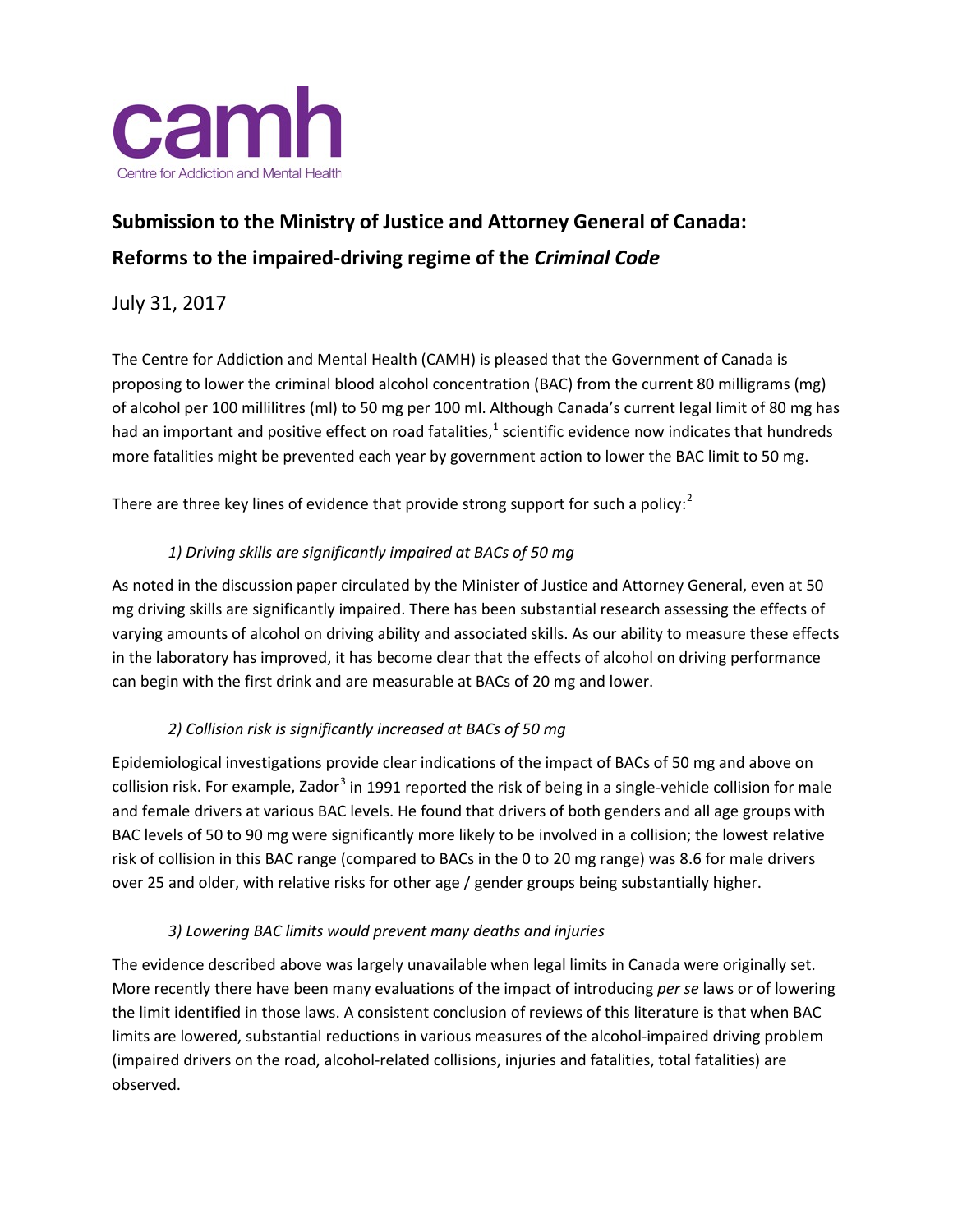These observations provide unequivocally strong scientific support for a legal limit of 50 mg. Lowering the limit to this level can prevent many needless injuries and deaths. The potential impact on fatalities on our roads may be substantial: in 1998, Mann et al. reported that if we saw the same effects in Canada that have been reported in scientifically rigorous studies from Australia and Europe, lowering the legal limit in Canada to 50 mg could prevent between 185 and 555 deaths per year on our highways.<sup>[4](#page-2-3)</sup> Scientific research since then has only strengthened this conclusion.<sup>[5](#page-2-4)</sup>

We would like to take this opportunity to comment on another aspect of Bill C-46: mandatory alcohol screening. Evaluations and reviews of random screening measures such as random breath testing have shown them to be effective in reducing alcohol-related collisions and fatalities. Reviews have found reductions in alcohol-related fatalities across studies ranging from 8% to 71%, and an average reduction of 31% in accidents with injuries, associated with the introduction of such measures.<sup>[6](#page-2-5)</sup> Because of these positive results, mandatory alcohol screening has been supported by many health organizations, and in a World Health Organization-sponsored study of measures to prevent alcohol-related harms it was one of the measures given the strongest support.<sup>[7](#page-2-6)</sup> CAMH supports and commends the inclusion of mandatory alcohol screening in Bill C-46.

Research shows that impaired driving laws can be unsuccessful in achieving reductions in collisions and fatalities if they are not enforced, or if resources are not available to support their implementation and enforcement.<sup>[8](#page-2-7)</sup> Thus, it is essential that these changes receive the resources needed for appropriate implementation as well as rigorous long-term evaluation in order to determine whether and to what extent they have been successful in preventing alcohol-impaired driving.

As the Government of Canada reforms the country's impaired driving laws, CAMH would be pleased to help in any way we can.

For more information, please contact:

**Jean-François Crépault Dr. Robert Mann** Senior Policy Analyst Senior Scientist 416 535-8501 x32127 416 535-8501 x34496 [JeanFrancois.Crepault@camh.ca](mailto:JeanFrancois.Crepault@camh.ca) [Robert.Mann@camh.ca](mailto:Robert.Mann@camh.ca)

Communications and Partnerships Institute for Mental Health Policy Research Centre for Addiction and Mental Health Centre for Addiction and Mental Health

CaM The Centre for Addiction and Mental Health (CAMH) is Canada's largest mental health and addiction teaching hospital and one of the world's leading research centres in this field, with a provincial mandate to conduct research, engage in public education and participate in the development of healthy public policy in the area of addictions and mental health. CAMH is committed to playing a leading role in transforming society's understanding of mental illness and substance use and building a better health care system. To help achieve these goals, CAMH communicates evidence-informed policy advice to stakeholders and policymakers.